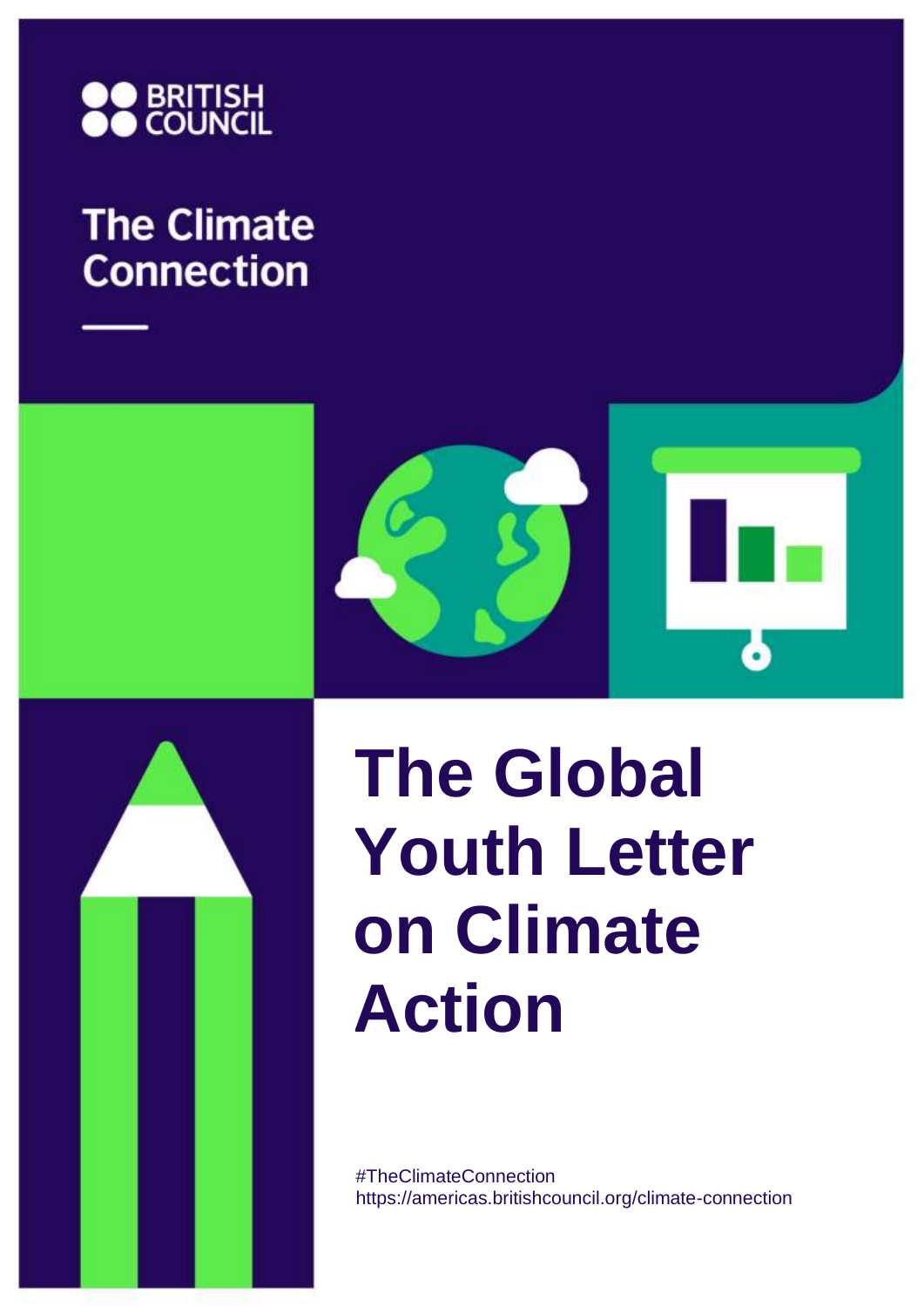# **The Global Youth Letter on Climate Action**

The Global Youth Letter on Climate Action is a call for action from young people globally, directly addressing the leaders attending COP26 – the 26th UN Climate Change Conference, in Glasgow, November 2021.

It is the result of a large-scale research exercise between the British Council and not for profit social enterprise Catalyst in Communities, who used a mixed methodology approach including crowdsourcing to garner the views, experiences and aspirations of 8,000 young people across 23 countries.

Aiming to be as representative as possible in terms of gender, background, location and socioeconomic status, the research team worked through global COVID-19 restrictions to amplify the unheard voice of the climate debate: today's young people. Research for the report was carried out between January and March 2021.

The key messages and recommendations to come out of this research can be found in this document, after the letter itself.

The Global Youth Letter on Climate Action, and accompanying 8,000 Rising campaign, is part of the British Council's [The Climate Connection](https://www.britishcouncil.org/climate-connection/get-involved/global-youth-letter) programme, a global platform for dialogue, cooperation and action, connecting millions of people through shared solutions to the climate crisis.

Young people are at the centre of this collaborative approach, as we support them to raise their voices, and gain the skills and networks to participate in meaningful dialogue and bring about real change for our planet.

We hope the following letter inspires you to think about your role in tackling climate change and motivates you to take action in whatever way you can.

Find out more about the Global Youth Letter on Climate Action research, read the report, and join in the 8,000 Rising campaign here:

https://americas.britishcouncil.org/climate-connection.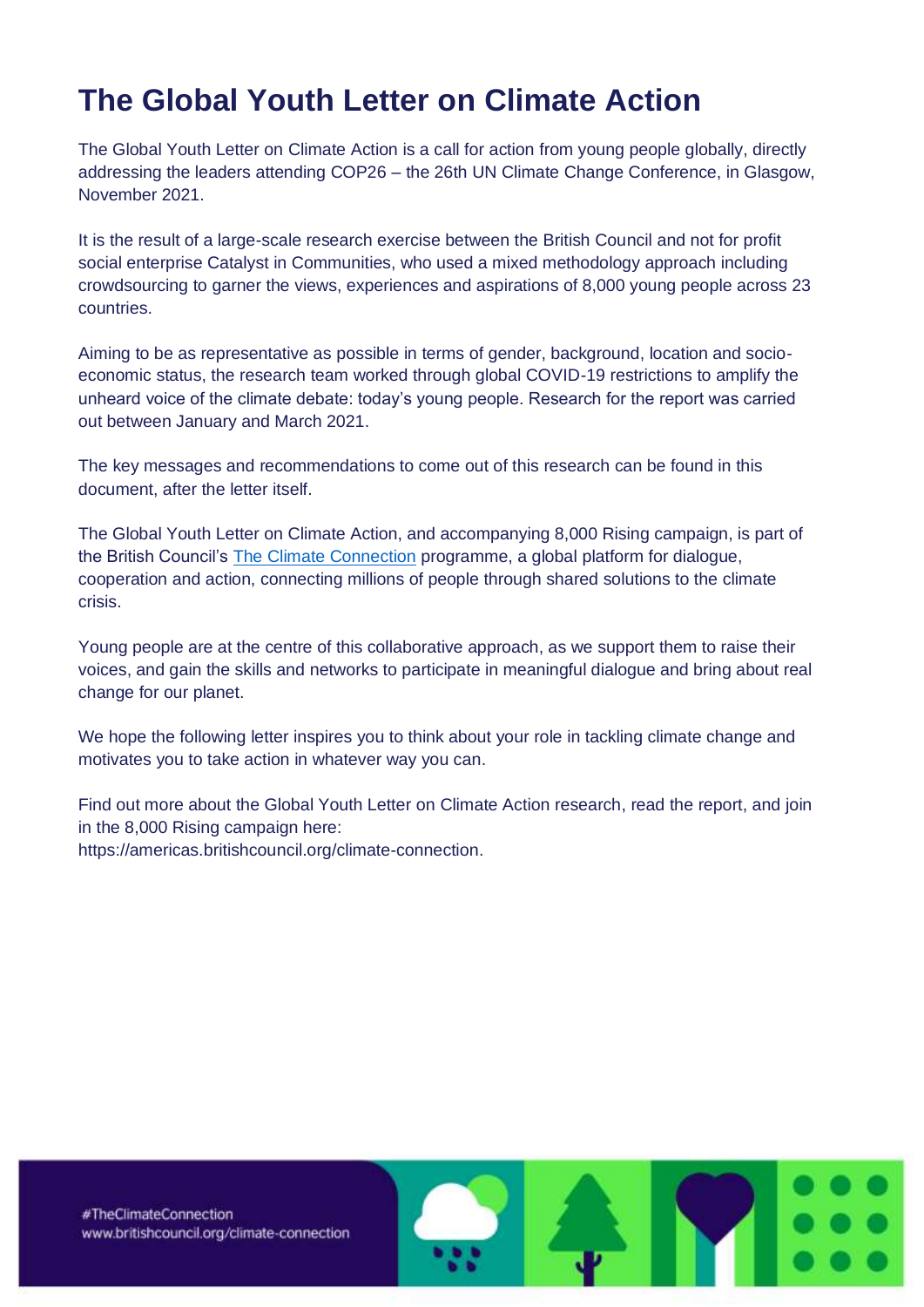# **Dear COP26 leaders,**

We come to you, as more than 8,000 young people from 23 countries across the globe, to share our aims and aspirations for the future of our planet.

We represent the unheard voices in the climate debate, yet we are the ones who will be most affected by climate change – now and in the future.

Coming from all sections of society, many of us are overlooked. We are aged 18 to 35, and include males, females and others on the gender spectrum. We are both urban and rural. We have different levels of access to education and employment. We have diverse socio-economic statuses, and some of us have disabilities.

From young women and girls in Nepali villages, to transgender youth in Bangladeshi cities, to unemployed young people in Kenya – we all want to be heard and valued at COP26.

Through surveys, focus groups, social media campaigns and meeting and messaging apps, we finally got the opportunity to raise our voice. And, now, we want to share this collective voice with you, as we set out our hopes and demands for climate action.

#### **How climate change is impacting us**

We are deeply worried about the long-term effects of climate change. Depending on where we live, we've already witnessed the impact of the climate crisis. We've experienced coastal erosions in the United Arab Emirates, deforestation in the Amazon, air pollution in Turin, and flooding in rural Bangladesh and South Africa.

As well as destroying on our natural environment, the climate crisis is also diminishing our future employment opportunities. Because economic growth is directly linked to climate change, by not addressing it, there will be no long-term economic growth – and far fewer jobs. And that affects us all.

#### **A message to world leaders**

Carbon emissions have gone up by 60 per cent in the last 30 years. We cannot go on as normal if we want to maintain a global temperature rise of under 1.5°C. So we need our leaders to be more proactive in response to this global challenge.

Our leaders must listen to us. You should recognise that we are motivated, ready to learn and inspired and act – for now and for the future. We want to see the systemic barriers around meaningful youth engagement in climate action – and other key issues – be removed. Provide us with access to institutions, let us into decision-making spaces, provide us with resources, and work with us to address the climate crisis.

#### **Our commitments**

We want to realise our true potential, but most of us have never participated in climate mitigation actions. We are willing to become politically active – not just by joining demonstrations, but by spreading information about climate change and by becoming role models for our peers. That way, we can begin to influence those around us and collaborate for change.

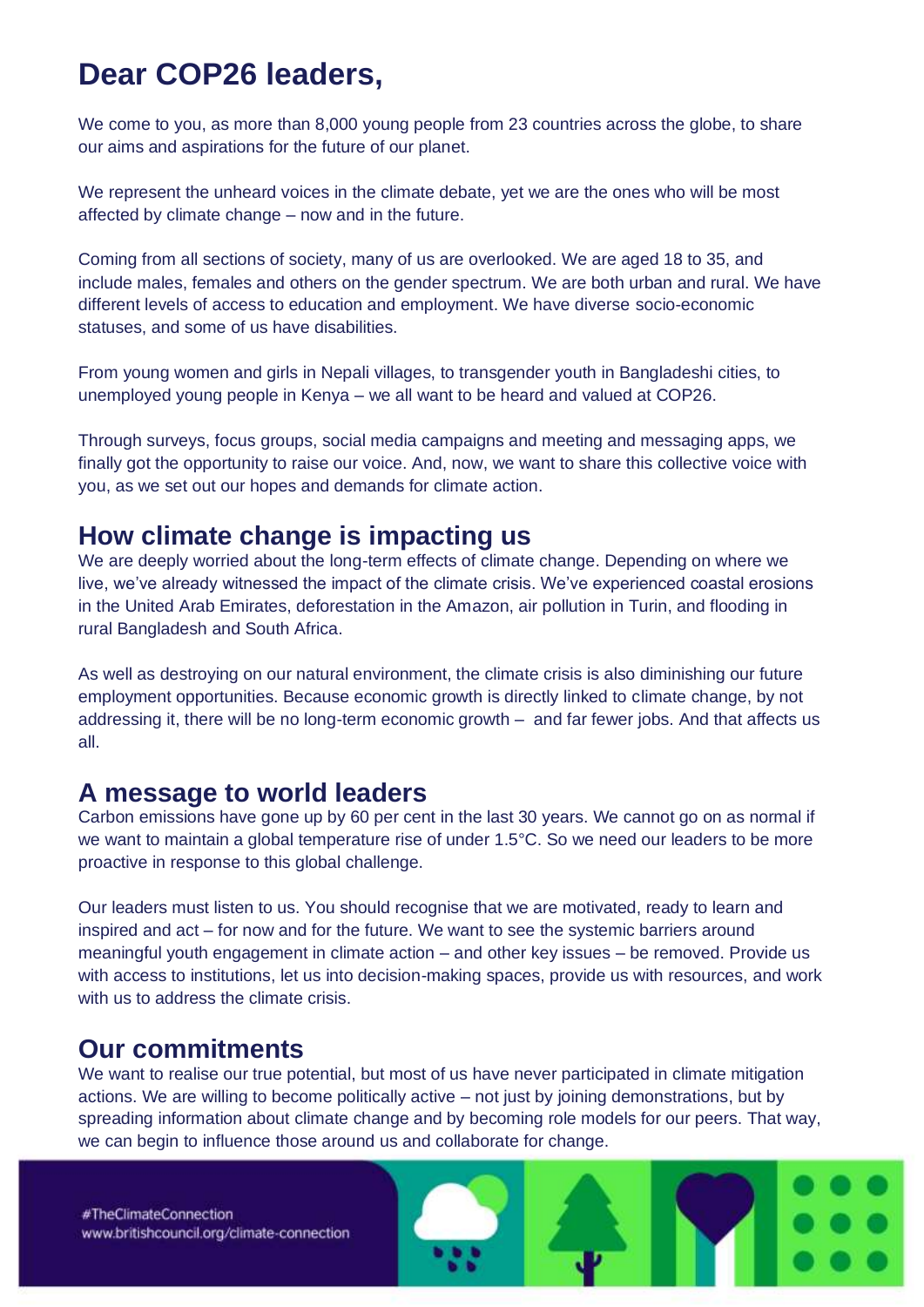We believe that young people can influence climate change action. We are quick to react and to adjust our lifestyles, so we can be an example for older generations. We are more connected now than we've ever been, and we are open to collaborating with and listening to the views of others.

We can use our role as digital citizens to share our knowledge and experience with our peers, particularly those who are marginalised and vulnerable, by using online and digital tools. We are prepared to make lifestyle changes. We are ready to consume less and waste less, and to reduce our carbon footprint. We are the last generation who can stop climate change, and we are willing to do what is necessary to achieve our goal – together as one world.

#### **Our global voices**

*'The youth of today will be the decision makers of tomorrow. Hence, it is essential that young people across the world are aware of environmental and climate issues, so they can contribute to address these global challenges.*' Rural Indian voice

*'We want to be active and constantly participate in a long-term process by and for young people, in which they can develop not only a discourse, but actions that involve the whole of society as well their local communities.'* Brazilian voice

*'If young people act on climate change and work together as one, their voices will be heard, and it will encourage the whole world to also take action.'* Rural, female, unemployed Kenyan voice

*'Our youths need education, skills and empowerment. All the things to enhance their ability on how to tackle climate change in our community.'* Unemployed Indonesian voice

*'We are the future, and if we want to see the future, we need to keep the environment safe, also for the next generations.'*  Unemployed South African voice

*'Youths should be educated more on climate change and see its effects … they should be supported by leaders through employment opportunities.*' Unemployed Philippines voice

*'The government and the people should work together to find solutions to this global issue.'*  Female Turkish voice

*'Build energy-efficient cities using green building techniques, wind power and bioenergy. We should reduce pollution and emissions from cars and factories and create a new system to monitor and evaluate the weather and sea level to help people be safe.'* Rural, female United Arab Emirates voice

#### **What we demand from our leaders**

We want governments to draw upon our knowledge and creativity, to strengthen our education and training opportunities, and to invest in green technology that reduces environmental impact and creates new jobs for current and future generations. We want education that inspires us, that promotes employment and gives us the tools to take climate action. We want guarantees and commitments to curbing carbon emissions, and, just as important, we want you to provide better responses to social issues within our societies, like unemployment and access to education.

Alongside this global letter, our thoughts have been captured and shared in national letters, from each of our 23 countries. These will help policy makers, civil society actors and young people to identify individual and collective lived experiences, challenges and opportunities to build climate

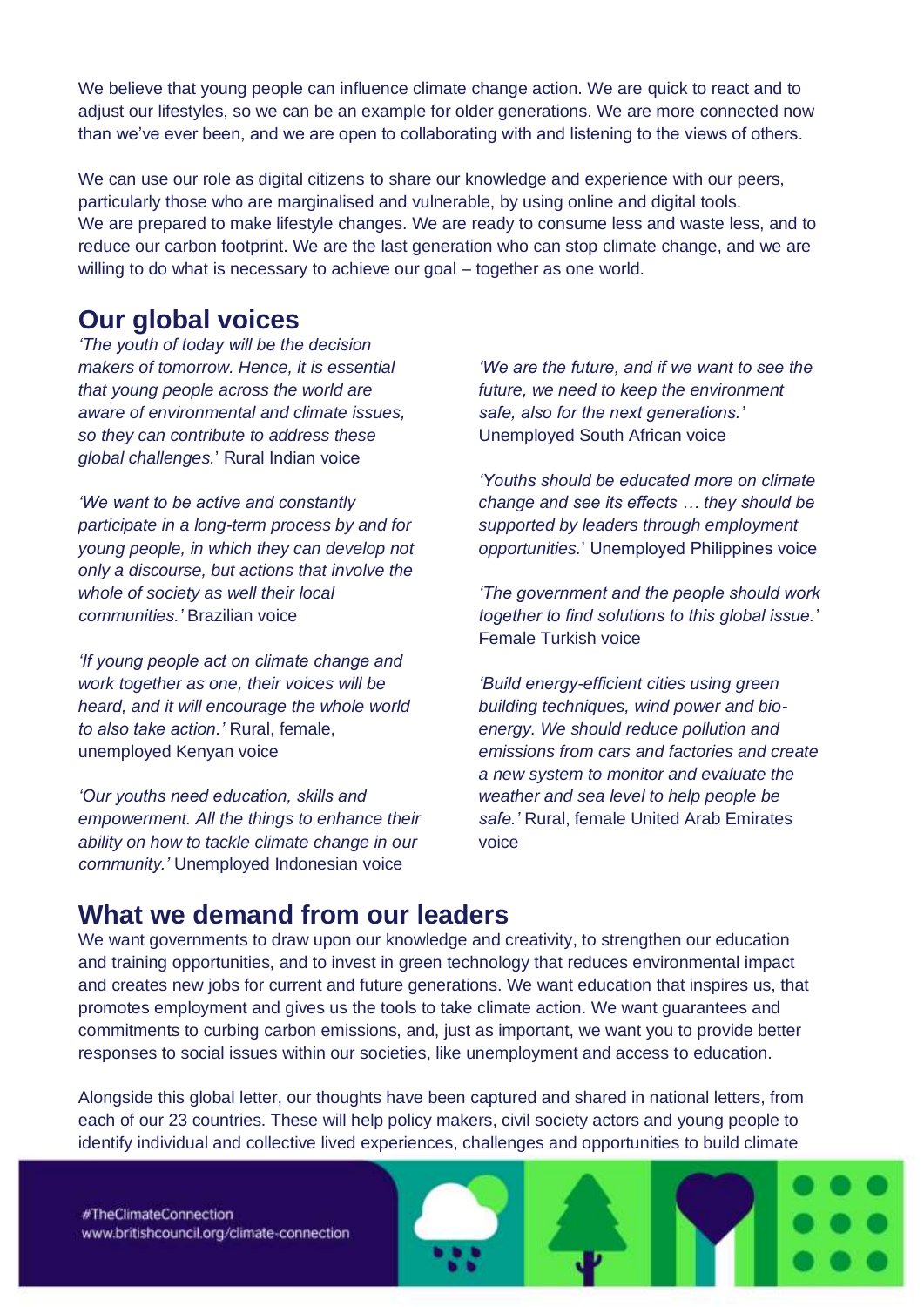change resilience. We have a chance to mobilise the largest population group in every region – young people – to act as anchors for collective climate stewardship across the world, and to build upon the agency, ideas, innovation and youth-led change fostered though global, national and community-level connections.

Our final message is that, as young people, we are extremely positive about the potential future of our planet – but only if we are listened to by world leaders and policy makers and have opportunities to engage and make a difference. And we are ready to work with you to create those opportunities.

### **Further reading**

The Global Youth Letter on Climate Action was created using qualitative and quantitative data gathered during a large-scale research project commissioned by the British Council, in 23 countries\*<sup>i</sup> globally.

The following key messages and recommendations are taken from the findings of that research, and provide good further reading for leaders and policy makers – and anyone else concerned about climate change – on how the aims and aspirations of young people can be translated into real action.

#### **Key messages**

The strongest and most prominent message to come from the research exercise is that there is a strong, unanimous voice of young people in relation to climate change, across all 23 countries.

Young people consider climate change to be one of the largest and most unprecedented threats to the world. And while they believe they can play a key role in addressing the issue, most young people surveyed say they have never participated in climate mitigation actions.

Still, many are willing to become politically active – not just by participating in demonstrations, but by disseminating climate change information via social media and becoming climate role models for their peers. In so doing, they believe they can influence those around them, counter disinformation and collaborate for positive change. In short, young people are calling for opportunities to make a valuable contribution to the climate challenge.

One of the main criticisms made by young people is the perception of 'a lot of talk and no action'. Yet they are prepared to lead by example and act. They believe they understand the issues (for example, skills development, a need for action) and recognise that, although we are all interconnected, different approaches are required in different parts of the world. In addition, while most young people are willing to act and engage in global initiatives such as COP26, they lack information about these initiatives, which hinders their participation and engagement.

Policy makers need to recognise that many young people feel their leaders and decision-makers are not doing enough to address climate change. They also need to value the importance and potential of social media in young people's lives. Civil society organisations and the third sector should explore the use of digital channels to share relevant climate change education and

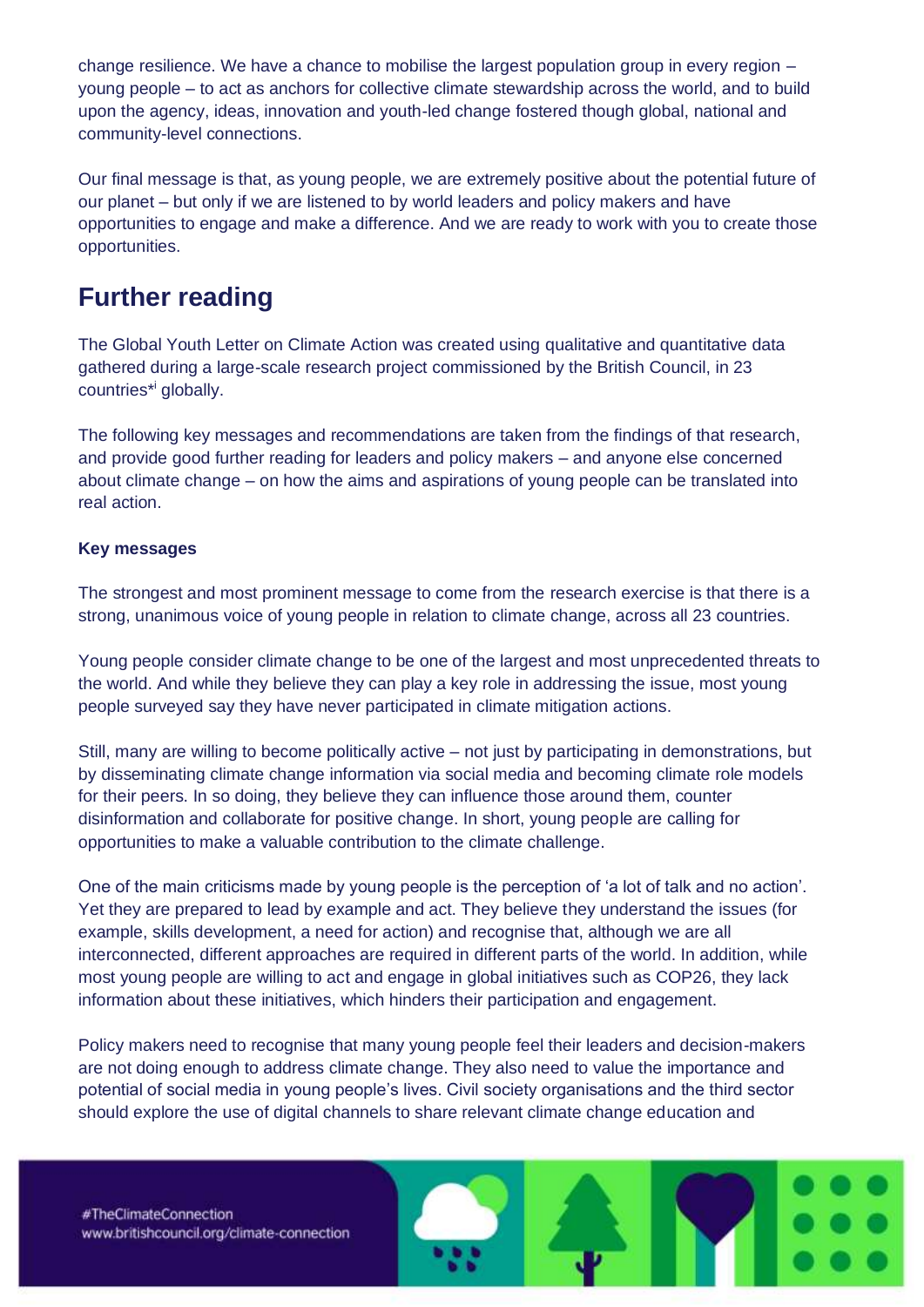knowledge amongst young people. Who can then act as vehicles to amplify the collective youth voice, to ensure it is heard and reflected on a wider scale.

Future generations need to be involved in developing climate action plans, with measurable outcomes, and realistic, meaningful targets – whether it's tackling deforestation, pollution or carbon emissions. We all have a responsibility to engage and value the young people of today, and to involve them in the planning and implementation of climate change solutions.

While young people are willing and able to act – and, in many cases, believe they have the skills to do so – there is still a need for relevant education, training, public awareness and access to information, as these are all critical for building the skills for effective climate action. They are aware that the climate challenge is too big for them to tackle alone, yet they not only lack avenues for active participation, but also the climate literacy, language and leadership skills to initiate climate action amongst their peers and within their communities.

They should, therefore, be provided with easy access to local and global literature and resources around climate science, climate action and resilience building. Communication, creative problemsolving and active citizenship skills should also be key learning priorities, so that young people can effectively relay their concerns and propose actions to their peers, families, communities and leaders.

#### **Recommendations**

- 1. Develop suitable forums for young people to express their views and sentiments towards the future of our planet and their place in it.
- 2. Encourage more young people to come to the forefront of these conversations, recognising that most are more open to listening to their peers.
- 3. Create diverse consultation structures to ensure young people are heard.
- 4. Establish communication channels for hard-to-reach young people and remote communities; a consultation app would be effective in many remote contexts.
- 5. Raise awareness about climate change in rural areas that have limited or no access to digital facilities in other ways, such as printed materials, civil society organisations and educational settings.
- 6. Support the unemployed and young people to become trainers, to enhance their knowledge and skills about climate change and support sustainable development in rural areas.
- 7. Host mini or micro-COP summits quarterly or bi-annually in rural and remote areas, to ensure young people are well equipped with the skills to adapt to climate change effectively.
- 8. Integrate climate change into school curricula.
- 9. Use school and community events to raise awareness.
- 10. Support the development of collective youth action plans, in collaboration with civil society and other organisations.
- 11. Build practical and effective social media infrastructures to promote inclusive, positive engagement and support the development of relevant action plans.
- 12. Develop clear, understandable measures to tackle climate change, so young people can see progress and gain confidence in solutions.
- 13. Strengthen efforts to raise awareness and build capacity to deal with the impact of climate change on young people's health.